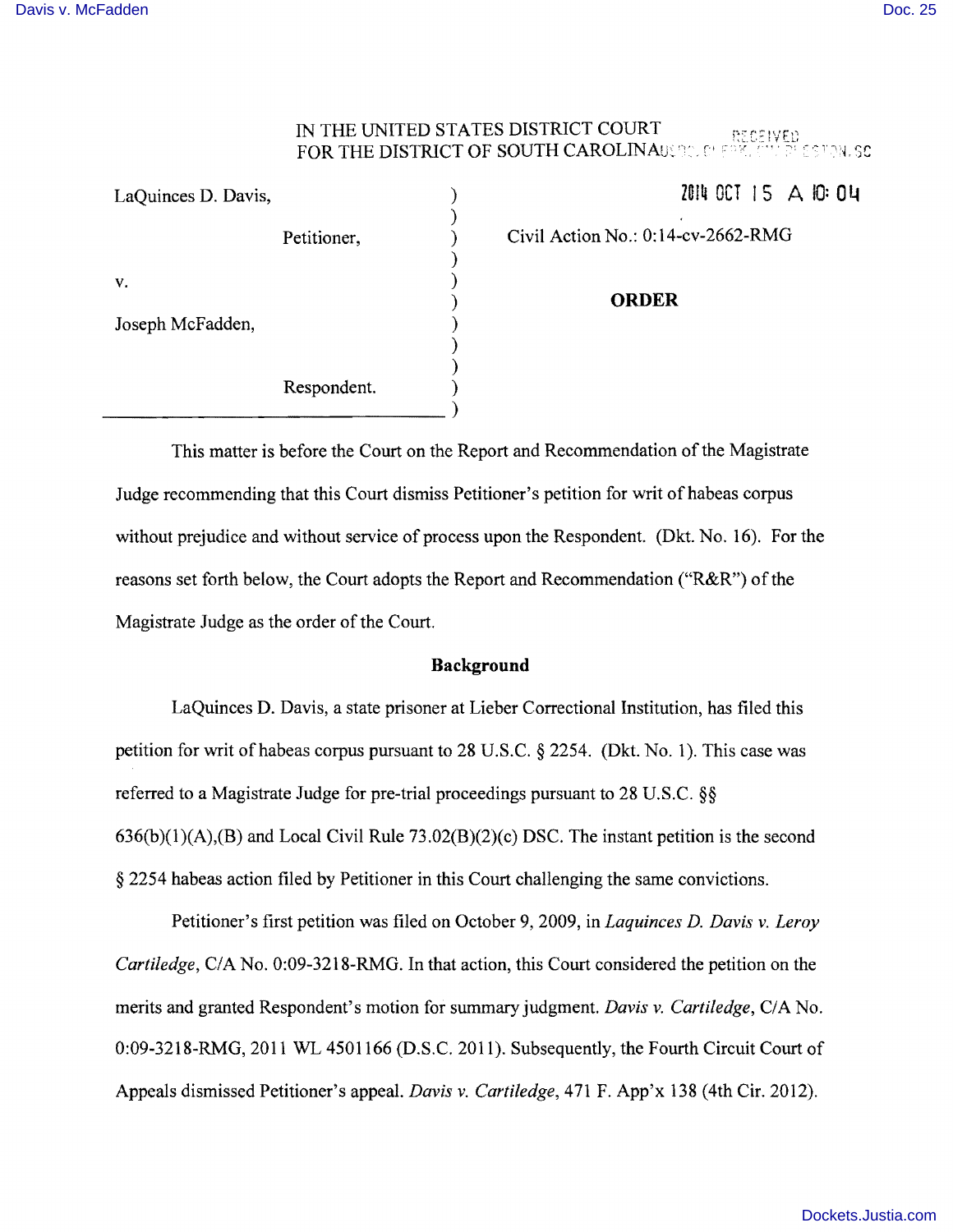The Magistrate Judge issued the present R&R on August 20, 2014, finding that

Petitioner's § 2254 petition is successive and should be summarily dismissed pursuant to 28 U.S.C. § 2244(b)(3). (Dkt. No. 16). Petitioner filed a timely objection to the R&R. (Dkt. No. 24).

## **Legal Standard**

The Magistrate Judge makes only a recommendation to this Court. The recommendation has no presumptive weight, and responsibility for making a final determination remains with this court. *Mathews* v. *Weber,* 423 U.S. 261, 270-71 (1976). The court is charged with making a *de novo* determination of those portions of the Report and Recommendation to which specific objection is made. The court may accept, reject, or modify, in whole or in part, the findings or recommendations of the Magistrate Judge. *See* 28 U.S.C. § 636(b)(1)(C).

#### **Discussion**

After reviewing the record, the applicable law, Petitioner's previous court filings, the R&R, and Petitioner's objections, the Court agrees with the conclusions of the Magistrate Judge. Accordingly, the Court adopts the R&R as the order of the Court.

Pursuant to 28 U.S.C.  $\S$  2244(b)(1), a district court may not entertain a successive petition that attempts to relitigate claims presented in a prior petition. If a petitioner brings new claims, as Davis does here, then "[b ]efore a second or successive application is filed in the district court, the applicant shall move in the appropriate court of appeals for an order authorizing the district court to consider the application." 28 U.S.C § 2244(b)(3)(A); *Felker* v. *Turpin*, 518 U.S. 651 (1996). Accordingly, the law is well-settled that prior to filing a second or successive petition under § 2254, Petitioner must have obtained a Certificate of Appealability from the Fourth Circuit Court of Appeals.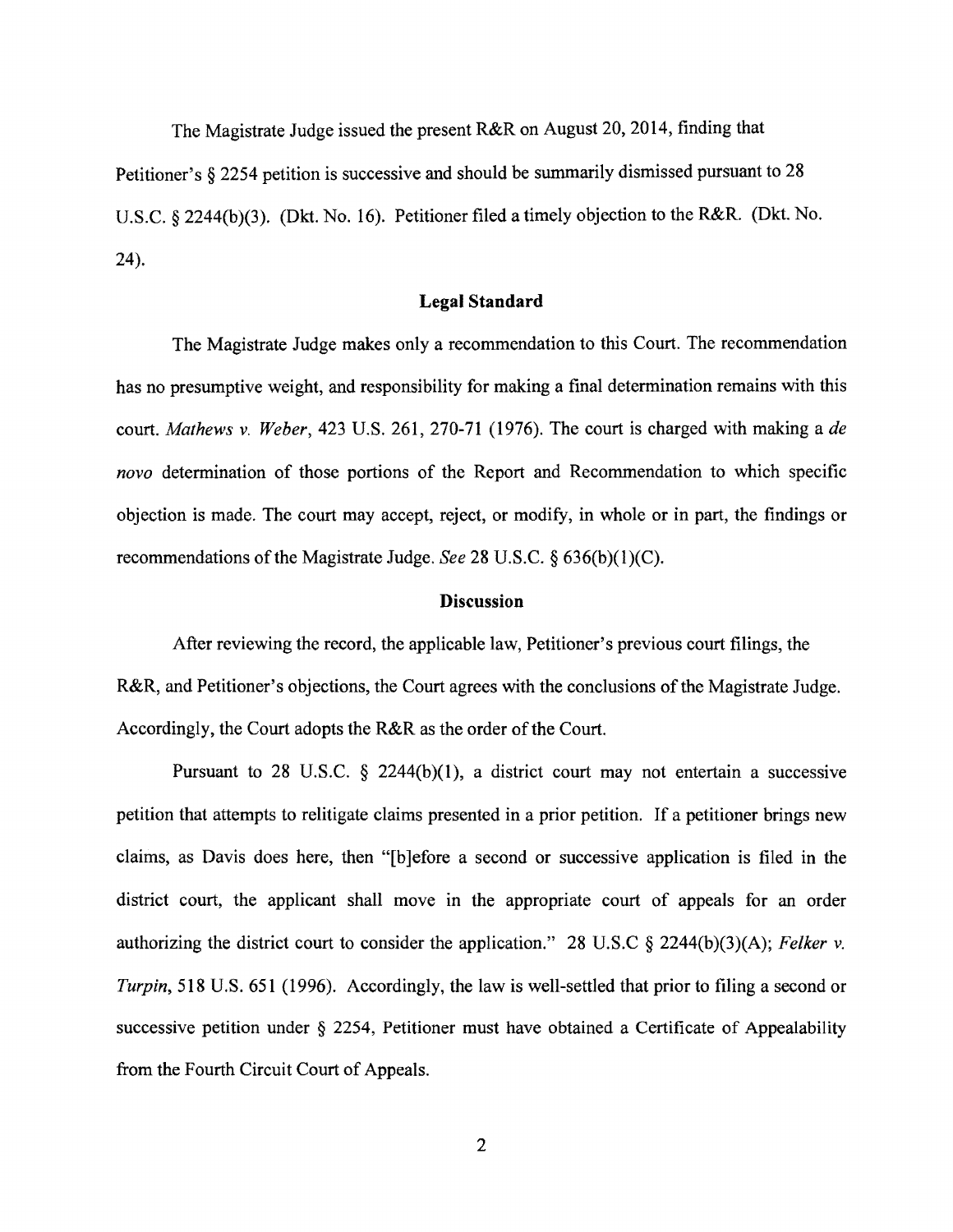In the present case, Petitioner has failed to make a showing that he obtained authorization from the Fourth Circuit to file a successive habeas petition in the district court. It is uncontested that Petitioner's motion for authorization to file a successive habeas application was expressly denied by the Fourth Circuit on April 13, 2012. Therefore, this Court lacks jurisdiction to consider the Petition.

Petitioner's objections do not alter this conclusion. Petitioner admits in his objection that he has failed to obtain the necessary Certificate of Appealability from the Fourth Circuit. (Dkt. No. 24). However, he maintains that the Supreme Court's decision in *McQuiggins* v. *Perkins,*  133 S. Ct. 1924 (2013) provides a basis to excuse him from this requirement. In *McQuiggins,* the Supreme Court did find that a claim of actual innocence could allow a petitioner to proceed despite his failure to meet procedural requirements (in that case, the statute of limitations for habeas petitions). However, to meet *McQuiggin's* standard, a petitioner must make a convincing showing of actual innocence. Here, Petitioner has demonstrated that a F01A request asking for information related to his case did not produce records, and he has asserted that officers associated with his case falsified information, but has presented no evidence on this point. (Dkt. No. 1). Such assertions do not qualify as proof of actual innocence sufficient to "servel" as a gateway through which a petitioner may pass . . . the impediment [of] a procedural bar" as articulated by *McQuiggin. ld* at 1928.

#### **Conclusion**

For the reasons set forth above, the Court agrees with and adopts the Report and Recommendation of the Magistrate Judge as the order of the Court. (Dkt. No. 16). Accordingly the Court summarily dismisses Petitioner'S petition without prejudice and without issuance and service of process upon Respondent.